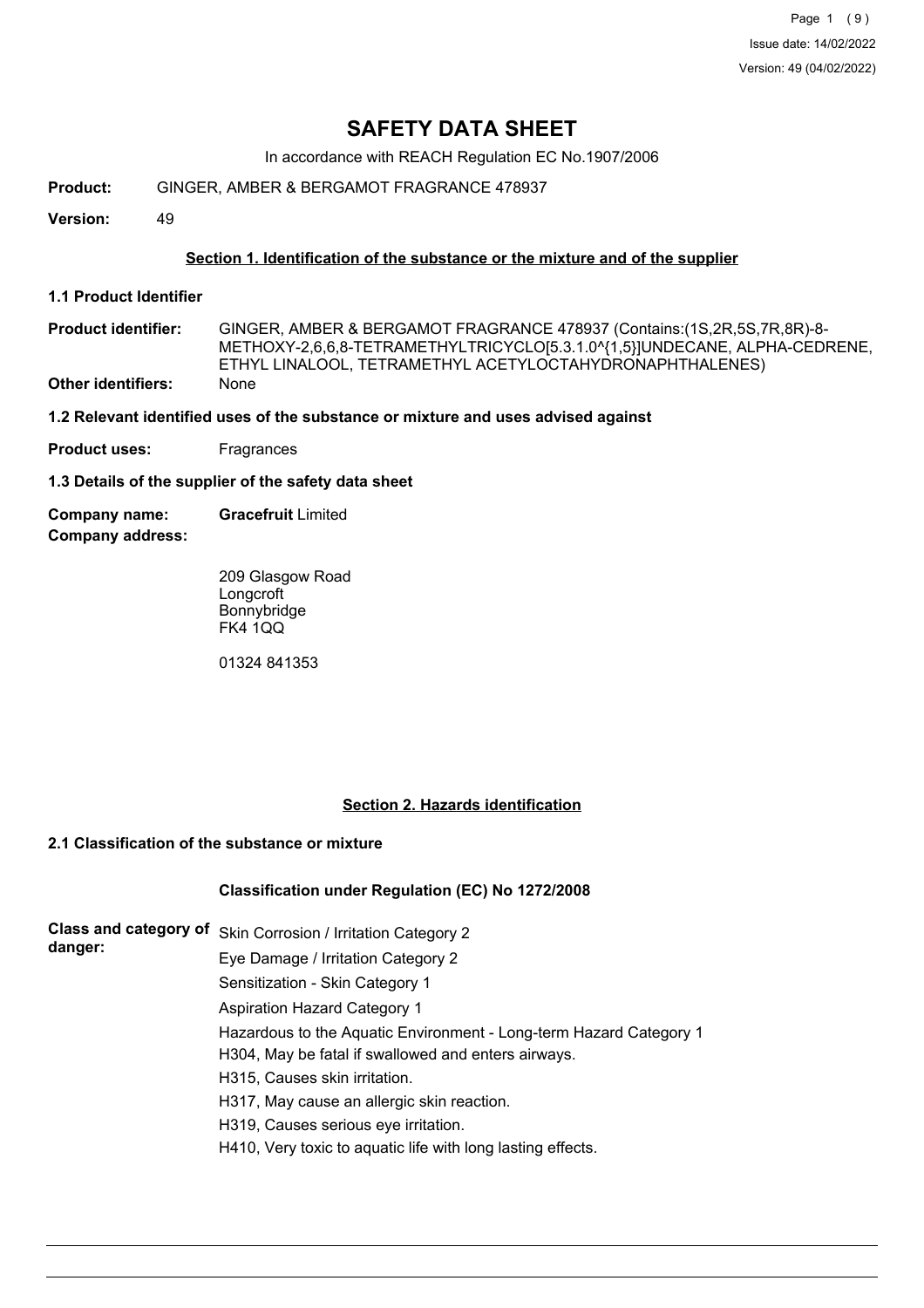Page 2 (9) Issue date: 14/02/2022 Version: 49 (04/02/2022)

# **SAFETY DATA SHEET**

In accordance with REACH Regulation EC No.1907/2006

- **Product:** GINGER, AMBER & BERGAMOT FRAGRANCE 478937
- **Version:** 49
- **2.2 Label elements**

| Signal word:                        | Danger                                                                                                                                                                                                                                                                                                                                                                                                                                                                                                                                                                                                                                                                                                                                                                                                                                                                                                                                                                                                                           |
|-------------------------------------|----------------------------------------------------------------------------------------------------------------------------------------------------------------------------------------------------------------------------------------------------------------------------------------------------------------------------------------------------------------------------------------------------------------------------------------------------------------------------------------------------------------------------------------------------------------------------------------------------------------------------------------------------------------------------------------------------------------------------------------------------------------------------------------------------------------------------------------------------------------------------------------------------------------------------------------------------------------------------------------------------------------------------------|
| <b>Hazard statements:</b>           | H304, May be fatal if swallowed and enters airways.<br>H315, Causes skin irritation.<br>H317, May cause an allergic skin reaction.<br>H319, Causes serious eye irritation.<br>H410, Very toxic to aquatic life with long lasting effects.                                                                                                                                                                                                                                                                                                                                                                                                                                                                                                                                                                                                                                                                                                                                                                                        |
| Supplemental<br>Information:        | EUH208, Contains 3-(2H-1,3-BENZODIOXOL-5-YL)-2-METHYLPROPANAL, ALPHA-<br>ISOMETHYL IONONE, CITRONELLOL, CYCLAMEN ALDEHYDE, HYDROXYCITRONELLAL.<br>May produce an allergic reaction.                                                                                                                                                                                                                                                                                                                                                                                                                                                                                                                                                                                                                                                                                                                                                                                                                                              |
| <b>Precautionary</b><br>statements: | P261, Avoid breathing vapour or dust.<br>P264, Wash hands and other contacted skin thoroughly after handling.<br>P272, Contaminated work clothing should not be allowed out of the workplace.<br>P273, Avoid release to the environment.<br>P280, Wear protective gloves/eye protection/face protection.<br>P301/310, IF SWALLOWED: Immediately call a POISON CENTER or doctor/physician.<br>P302/352, IF ON SKIN: Wash with plenty of soap and water.<br>P305/351/338, IF IN EYES: Rinse cautiously with water for several minutes. Remove contact<br>lenses, if present and easy to do. Continue rinsing.<br>P331, Do not induce vomiting.<br>P333/313, If skin irritation or rash occurs: Get medical advice/attention.<br>P337/313, If eye irritation persists: Get medical advice/attention.<br>P362, Take off contaminated clothing and wash before reuse.<br>P391, Collect spillage.<br>P405, Store locked up.<br>P501, Dispose of contents/container to approved disposal site, in accordance with local<br>regulations. |
|                                     |                                                                                                                                                                                                                                                                                                                                                                                                                                                                                                                                                                                                                                                                                                                                                                                                                                                                                                                                                                                                                                  |

**Pictograms:**

**Other hazards:** Hydrocarbon Concentration %: 12.059%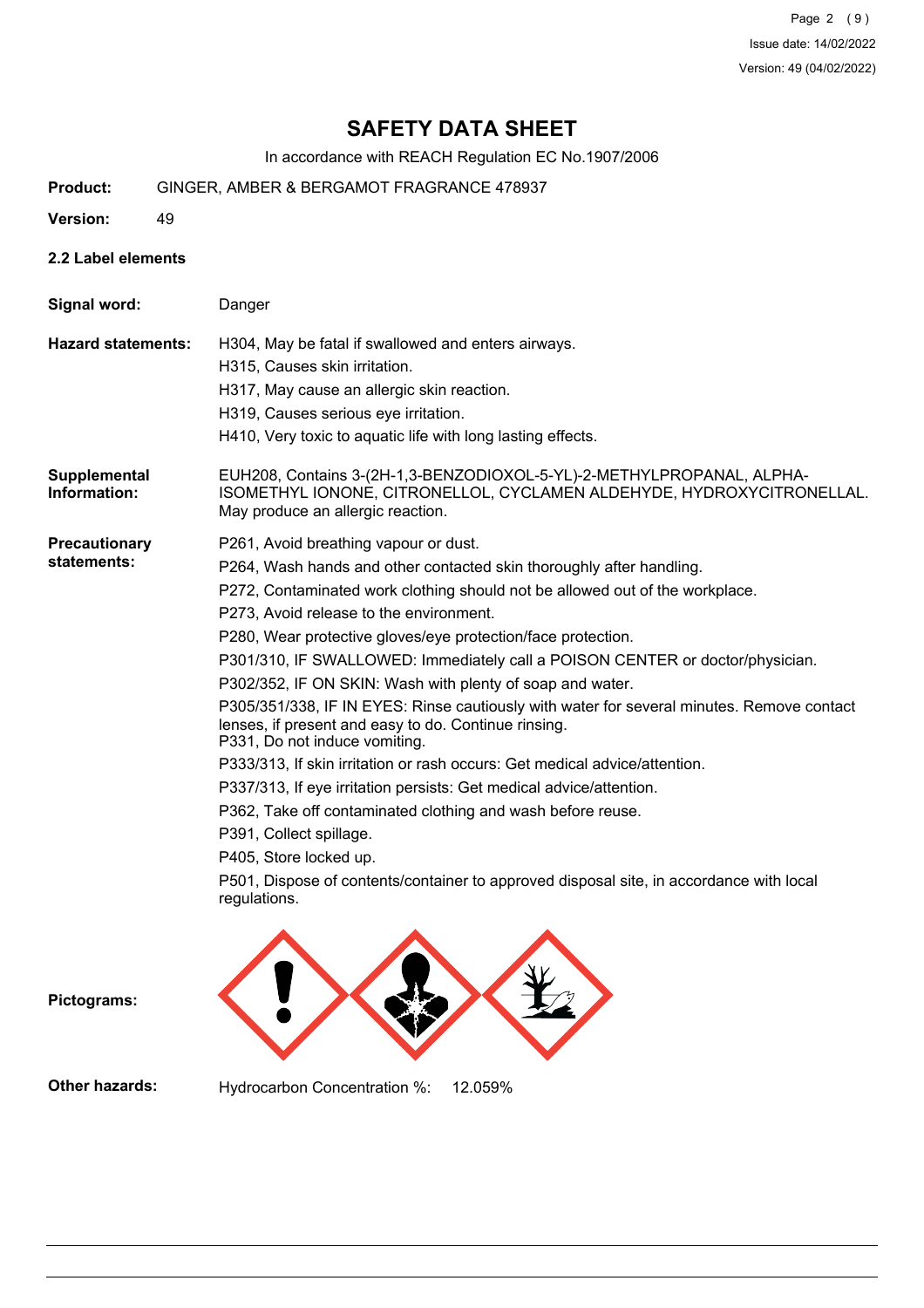Page 3 (9) Issue date: 14/02/2022 Version: 49 (04/02/2022)

# **SAFETY DATA SHEET**

In accordance with REACH Regulation EC No.1907/2006

**Product:** GINGER, AMBER & BERGAMOT FRAGRANCE 478937

**Version:** 49

### **Section 3. Composition / information on ingredients**

#### **3.2 Mixtures**

#### **Contains:**

| <b>Name</b>                                                                                                           | <b>CAS</b>                 | <b>EC</b>                                           | <b>REACH Registration</b><br>No. | $\frac{9}{6}$ | <b>Classification for</b><br>(CLP) 1272/2008  |  |
|-----------------------------------------------------------------------------------------------------------------------|----------------------------|-----------------------------------------------------|----------------------------------|---------------|-----------------------------------------------|--|
| ITETRAMETHYL<br>ACETYLOCTAHYDRON 68155-66-8,<br><b>IAPHTHALENES</b>                                                   | 54464-57-2.<br>68155-67-9  | 259-174-3.<br>268-978-3,<br>268-979-9,<br>915-730-3 | 01-2119489989-04-xxxx            | 20-<50%       | SCI 2-SS 1B-EH C1;<br>H315-H317-H410,-        |  |
| $1,3,4,6,7,8$ -<br>HEXAHYDRO-<br>4,6,6,7,8,8-<br><b>HEXAMETHYLINDENO</b><br>IS.6-CIPYRAN                              | 1222-05-5                  | 214-946-9                                           | 01-2119488227-29-xxxx            | $5 - 10%$     | EH A1-EH C1; H410,-                           |  |
| <b>I</b> ETHYL LINALOOL                                                                                               | 10339-55-6                 | 233-732-6                                           | 01-2119969272-32-xxxx            | $5 - 10%$     | SCI 2-EDI 2-SS 1B;<br>H315-H317-H319,-        |  |
| TETRAHYDRO-<br><b>METHYL-</b><br>(METHYLPROPYL)-<br>PYRAN-4-OL                                                        | 63500-71-0                 | 405-040-6                                           | 01-0000015458-64-xxxx            | 5-<10%        | EDI 2:H319.-                                  |  |
| $5,5,6-$<br>TRIMETHYLBICYCLOH 3407-42-9<br>EPT-2-<br><b>IYLCYCLOHEXANOL</b>                                           |                            | 222-294-1                                           | 01-2119979583-21-xxxx            | $1 - 5%$      | EDI 2-EH A1-EH C2:<br>H319-H400-H411.-        |  |
| (1S, 2R, 5S, 7R, 8R)-8-<br>METHOXY-2,6,6,8-<br><b>ITETRAMETHYLTRICY</b><br>$[CLO[5.3.1.0^{4}1,5]]$<br><b>UNDECANE</b> | 67874-81-1                 | 267-510-5                                           |                                  | $1 - 5%$      | ISS 1B-EH A1-EH C1:<br>H317-H410,-            |  |
| <b>HYDROXYCITRONELL</b><br>AL                                                                                         | 107-75-5                   | 203-518-7                                           |                                  | $1 - 5%$      | EDI 2-SS 1B;H317-<br>H319,-                   |  |
| <b>ETHYL</b><br><b>TRIMETHYLCYCLOPE</b><br><b>INTENE BUTENOL</b>                                                      | 106185-75-5.<br>28219-61-6 | 701-122-3,<br>248-908-8                             | 01-2119529224-45-xxxx            | 1-<5%         | EDI 2-EH C2;H319-<br>H411,-                   |  |
| $3-(2H-1,3-$<br>BENZODIOXOL-5-YL)<br>-2-METHYLPROPANAL                                                                | 1205-17-0                  | 214-881-6                                           | 01-2120740119-58-xxxx            | 1-<5%         | SS 1B-REP 2-EH C2:<br>H317-H361-H411,-        |  |
| <b>PHENETHYL</b><br>ALCOHOL                                                                                           | 60-12-8                    | 200-456-2                                           | 01-2119963921-31-xxxx            | $1 - 5%$      | ATO 4-EDI 2;H302-<br>H319.-                   |  |
| <b>CITRONELLOL</b>                                                                                                    | 106-22-9                   | 203-375-0                                           | 01-2119453995-23-xxxx            | $0.1 - 1\%$   | <b>SCI 2-EDI 2-SS 1B;</b><br>H315-H317-H319,- |  |
| <b>IALPHA-CEDRENE</b>                                                                                                 | 469-61-4                   | 207-418-4                                           |                                  | $0.1 - 1\%$   | AH 1-EH A1-EH C1:<br>H304-H410,-              |  |
| ALPHA-ISOMETHYL<br><b>IONONE</b>                                                                                      | 127-51-5                   | 204-846-3                                           |                                  | $0.1 - 1\%$   | SS 1B-EH C2; H317-<br>H411.-                  |  |
| <b>CYCLAMEN</b><br><b>ALDEHYDE</b>                                                                                    | 103-95-7                   | 203-161-7                                           | 01-2119970582-32-xxxx            | $0.1 - 1\%$   | <b>SCI 2-SS 1B-EH C3:</b><br>H315-H317-H412,- |  |

### **Substances with Community workplace exposure limits:**

| <b>Name</b>               | <b>CAS</b> | cr<br>cv  | %          |
|---------------------------|------------|-----------|------------|
| <b>IDIETHYL PHTHALATE</b> | 84-66-2    | 201-550-6 | $10 - 20%$ |

#### **Substances that are persistent, bioaccumulative and toxic or very persistent and very bioaccumulative, greater than 0.1%:**

Not Applicable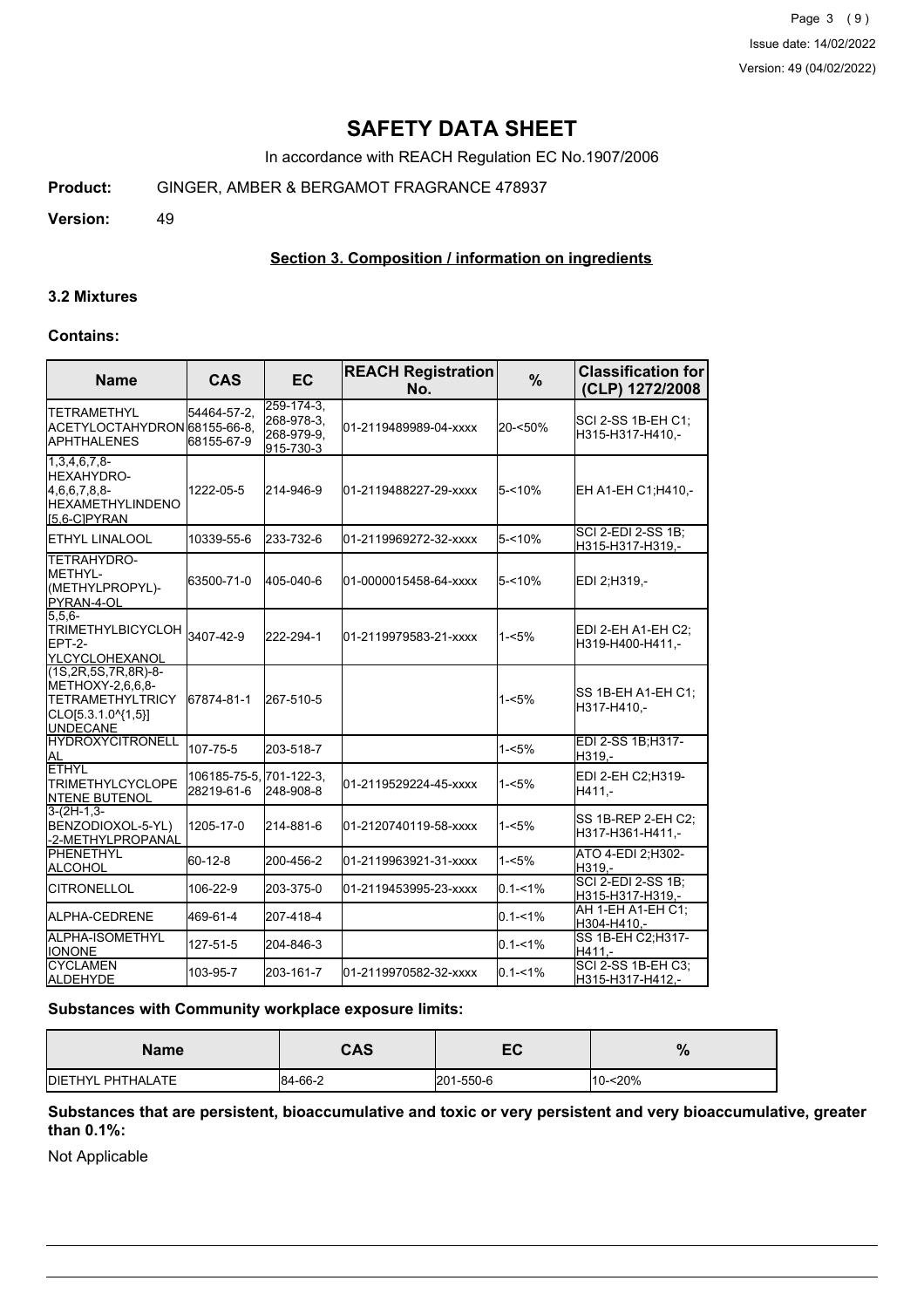Page 4 (9) Issue date: 14/02/2022 Version: 49 (04/02/2022)

# **SAFETY DATA SHEET**

In accordance with REACH Regulation EC No.1907/2006

**Product:** GINGER, AMBER & BERGAMOT FRAGRANCE 478937

**Version:** 49

## **Section 4. First-aid measures**

#### **4.1 Description of first aid measures**

IF SWALLOWED: Immediately call a POISON CENTER or doctor/physician.

IF ON SKIN: Wash with plenty of soap and water.

IF IN EYES: Rinse cautiously with water for several minutes. Remove contact lenses, if present and easy to do. Continue rinsing.

### **4.2 Most important symptoms and effects, both acute and delayed**

May be fatal if swallowed and enters airways. Causes skin irritation. May cause an allergic skin reaction. Causes serious eye irritation.

## **4.3 Indication of any immediate medical attention and special treatment needed**

None expected, see Section 4.1 for further information.

### **SECTION 5: Firefighting measures**

### **5.1 Extinguishing media**

Suitable media: Carbon dioxide, Dry chemical, Foam.

## **5.2 Special hazards arising from the substance or mixture**

In case of fire, may be liberated: Carbon monoxide, Unidentified organic compounds.

### **5.3 Advice for fire fighters:**

In case of insufficient ventilation, wear suitable respiratory equipment.

### **Section 6. Accidental release measures**

# **6.1 Personal precautions, protective equipment and emergency procedures:**

Avoid inhalation. Avoid contact with skin and eyes. See protective measures under Section 7 and 8.

# **6.2 Environmental precautions:**

Keep away from drains, surface and ground water, and soil.

## **6.3 Methods and material for containment and cleaning up:**

Remove ignition sources. Provide adequate ventilation. Avoid excessive inhalation of vapours. Contain spillage immediately by use of sand or inert powder. Dispose of according to local regulations.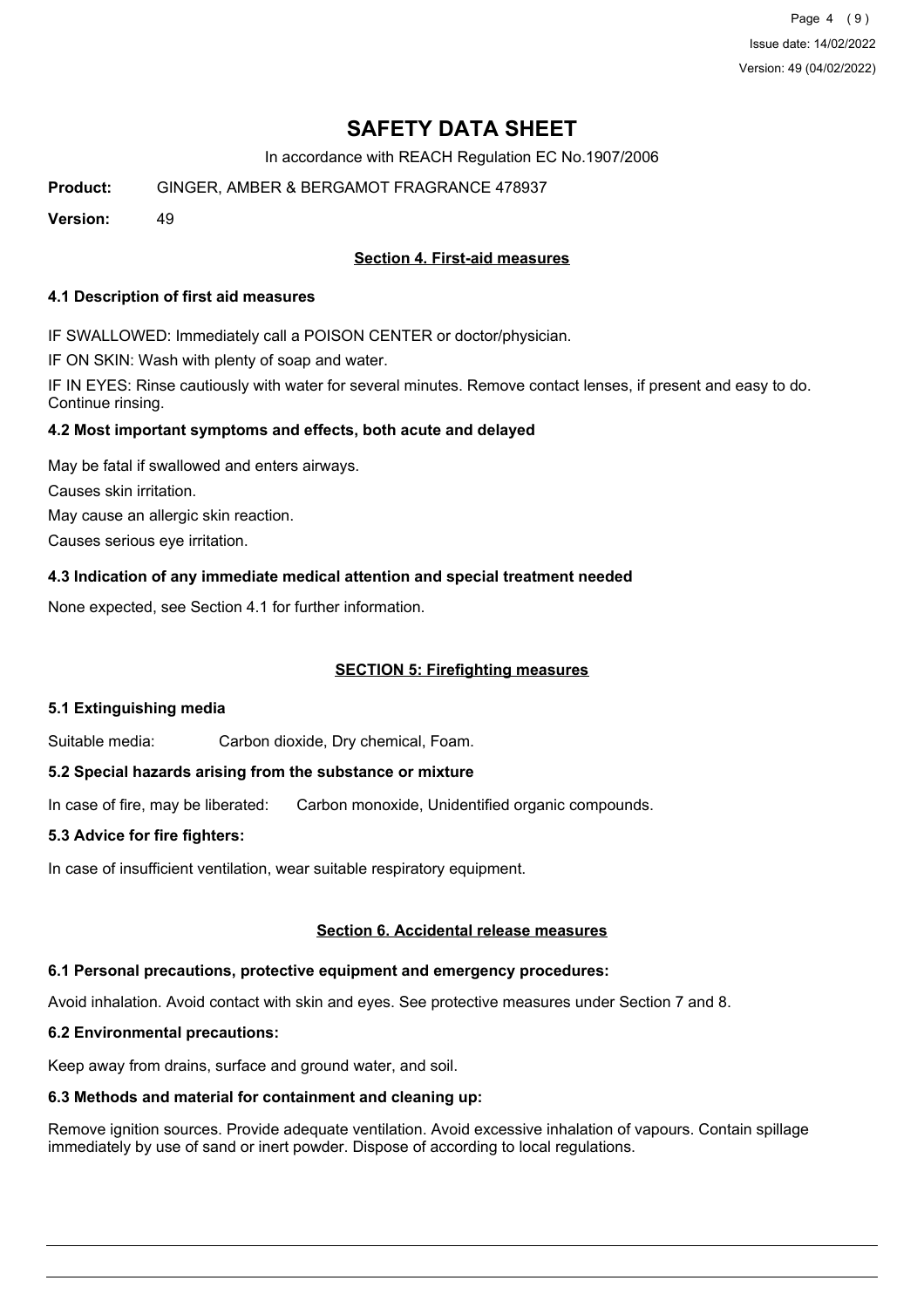Page 5 (9) Issue date: 14/02/2022 Version: 49 (04/02/2022)

# **SAFETY DATA SHEET**

In accordance with REACH Regulation EC No.1907/2006

**Product:** GINGER, AMBER & BERGAMOT FRAGRANCE 478937

**Version:** 49

#### **6.4 Reference to other sections:**

Also refer to sections 8 and 13.

### **Section 7. Handling and storage**

#### **7.1 Precautions for safe handling:**

Keep away from heat, sparks, open flames and hot surfaces. - No smoking. Use personal protective equipment as required. Use in accordance with good manufacturing and industrial hygiene practices. Use in areas with adequate ventilation Do not eat, drink or smoke when using this product.

#### **7.2 Conditions for safe storage, including any incompatibilities:**

Store in a well-ventilated place. Keep container tightly closed. Keep cool. Ground/bond container and receiving equipment. Use explosion-proof electrical, ventilating and lighting equipment. Use only non-sparking tools. Take precautionary measures against static discharge.

#### **7.3 Specific end use(s):**

Fragrances: Use in accordance with good manufacturing and industrial hygiene practices.

### **Section 8. Exposure controls/personal protection**

#### **8.1 Control parameters**

Workplace exposure limits:

| Ingredient               | <b>CAS</b>           | EC                                                   | <b>Description</b>                                | Value |
|--------------------------|----------------------|------------------------------------------------------|---------------------------------------------------|-------|
| <b>DIETHYL PHTHALATE</b> | 201-550-6<br>84-66-2 |                                                      | Long-term exposure limit (8-hour<br> TWA  (mg/m3) |       |
|                          |                      | Short-term exposure limit (15-<br>$ minute)$ (mg/m3) | 10                                                |       |

### **8.2 Exposure Controls**

#### **Eye / Skin Protection**

Wear protective gloves/eye protection/face protection

### **Respiratory Protection**

Ensure adequate and ongoing ventilation is maintained in order to prevent build up of excessive vapour and to ensure occupational exposure limits are adhered to. If appropriate, and depending on your patterns and volumes of use, the following engineering controls may be required as additional protective measures: a) Isolate mixing rooms and other areas where this material is used or openly handled. Maintain these areas under negative air pressure relative to the rest of the plant. b) Employ the use of Personal protective equipment - an approved, properly fitted respirator with organic vapour cartridges or canisters and particulate filters. c) Use local exhaust ventilation around open tanks and other open sources of potential exposures in order to avoid excessive inhalation, including places where this material is openly weighed or measured. In addition, use general dilution ventilation of the work area to eliminate or reduce possible worker exposures. d) Use closed systems for transferring and processing this material.

Also refer to Sections 2 and 7.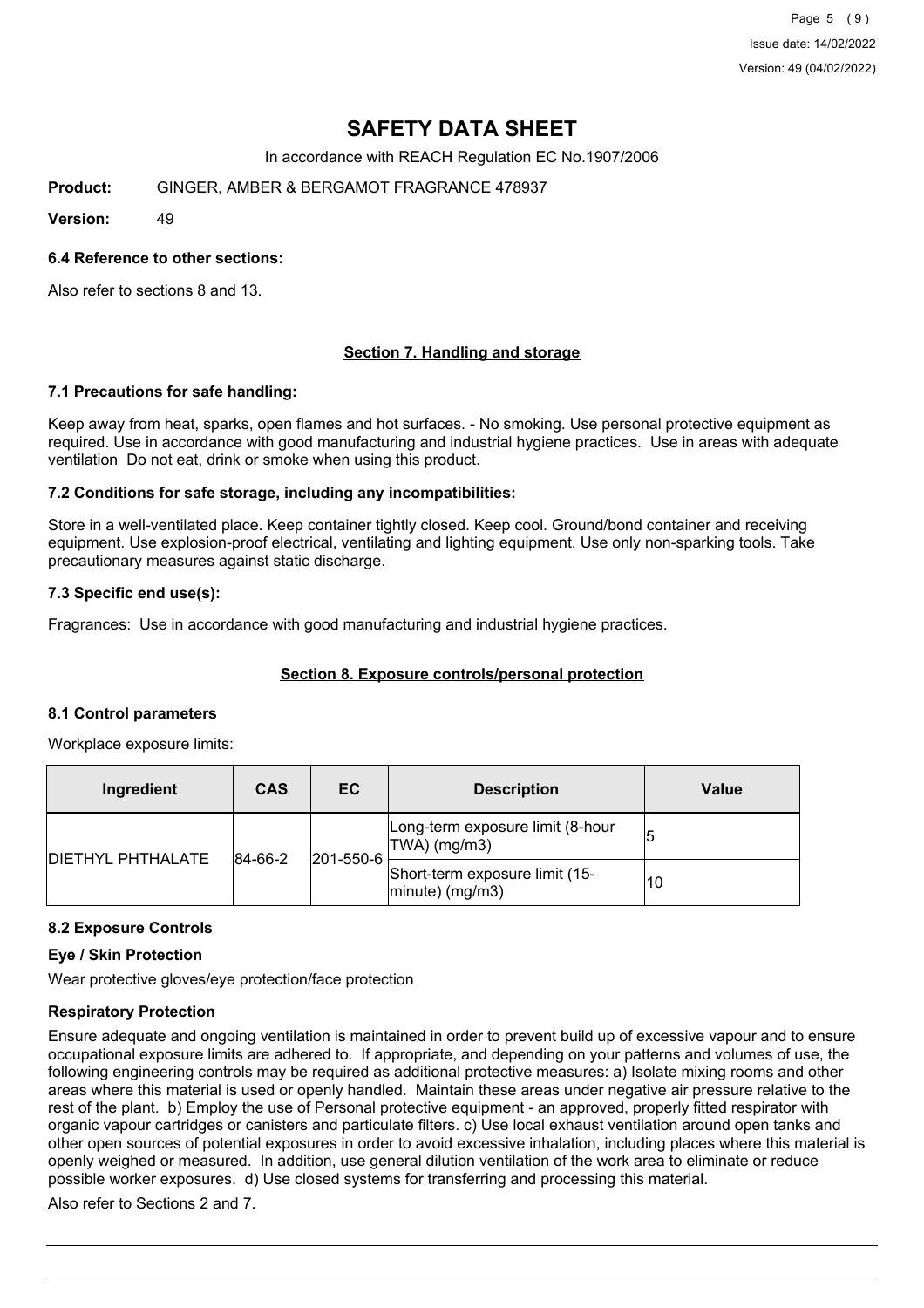Page 6 (9) Issue date: 14/02/2022 Version: 49 (04/02/2022)

# **SAFETY DATA SHEET**

In accordance with REACH Regulation EC No.1907/2006

**Product:** GINGER, AMBER & BERGAMOT FRAGRANCE 478937

**Version:** 49

### **Section 9. Physical and chemical properties**

#### **9.1 Information on basic physical and chemical properties**

| Appearance:                                   | Clear pale yellow liquid                     |
|-----------------------------------------------|----------------------------------------------|
| Odour:                                        | Not determined                               |
| <b>Odour threshold:</b>                       | Not determined                               |
| pH:                                           | Not determined                               |
| Melting point / freezing point:               | Not determined                               |
| Initial boiling point / range:                | Not determined                               |
| <b>Flash point:</b>                           | $>$ 100 °C                                   |
| <b>Evaporation rate:</b>                      | Not determined                               |
| Flammability (solid, gas):                    | Not determined                               |
| Upper/lower flammability or explosive limits: | Product does not present an explosion hazard |
| Vapour pressure:                              | 0.06412939 mmHg                              |
| Vapour density:                               | Not determined                               |
| <b>Relative density:</b>                      | 0.9880                                       |
| Solubility(ies):                              | Not determined                               |
| Partition coefficient: n-octanol/water:       | Not determined                               |
| Auto-ignition temperature:                    | Not determined                               |
| <b>Decomposition temperature:</b>             | Not determined                               |
| <b>Viscosity:</b>                             | Not determined                               |
| <b>Explosive properties:</b>                  | Not expected                                 |
| <b>Oxidising properties:</b>                  | Not expected                                 |
|                                               |                                              |

**9.2 Other information:** None available

### **Section 10. Stability and reactivity**

#### **10.1 Reactivity:**

Presents no significant reactivity hazard, by itself or in contact with water.

## **10.2 Chemical stability:**

Good stability under normal storage conditions.

# **10.3 Possibility of hazardous reactions:**

Not expected under normal conditions of use.

## **10.4 Conditions to avoid:**

Avoid extreme heat.

## **10.5 Incompatible materials:**

Avoid contact with strong acids, alkalis or oxidising agents.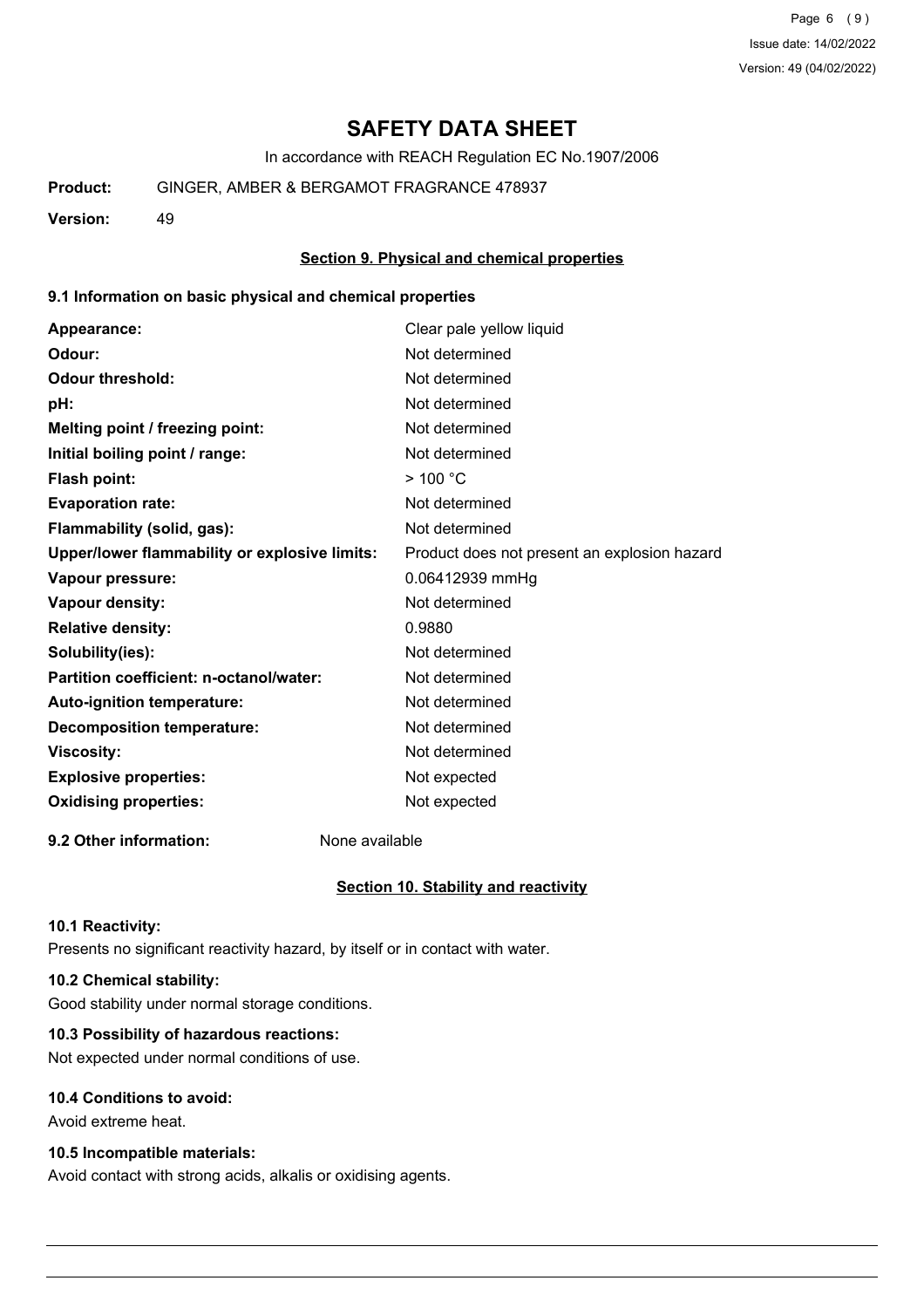Page 7 (9) Issue date: 14/02/2022 Version: 49 (04/02/2022)

# **SAFETY DATA SHEET**

In accordance with REACH Regulation EC No.1907/2006

**Product:** GINGER, AMBER & BERGAMOT FRAGRANCE 478937

**Version:** 49

### **10.6 Hazardous decomposition products:**

Not expected.

## **Section 11. Toxicological information**

### **11.1 Information on toxicological effects**

This mixture has not been tested as a whole for health effects. The health effects have been calculated using the methods outlined in Regulation (EC) No 1272/2008 (CLP).

| <b>Acute Toxicity:</b>                    | Based on available data the classification criteria are not met. |
|-------------------------------------------|------------------------------------------------------------------|
| <b>Acute Toxicity Oral</b>                | >5000                                                            |
| <b>Acute Toxicity Dermal</b>              | >5000                                                            |
| <b>Acute Toxicity Inhalation</b>          | Not Available                                                    |
| <b>Skin corrosion/irritation:</b>         | Skin Corrosion / Irritation Category 2                           |
| Serious eye damage/irritation:            | Eye Damage / Irritation Category 2                               |
| <b>Respiratory or skin sensitisation:</b> | Sensitization - Skin Category 1                                  |
| Germ cell mutagenicity:                   | Based on available data the classification criteria are not met. |
| <b>Carcinogenicity:</b>                   | Based on available data the classification criteria are not met. |
| <b>Reproductive toxicity:</b>             | Based on available data the classification criteria are not met. |
| <b>STOT-single exposure:</b>              | Based on available data the classification criteria are not met. |
| <b>STOT-repeated exposure:</b>            | Based on available data the classification criteria are not met. |
| <b>Aspiration hazard:</b>                 | <b>Aspiration Hazard Category 1</b>                              |

### **Information about hazardous ingredients in the mixture**

| Ingredient                         | CAS         | EC                | LD50/ATE Oral | LD50/ATE<br>Dermal | <b>LC50/ATE</b><br><b>Inhalation</b> | <b>LC50</b><br>Route |
|------------------------------------|-------------|-------------------|---------------|--------------------|--------------------------------------|----------------------|
| <b>PHENETHYL</b><br><b>ALCOHOL</b> | $ 60-12-8 $ | $ 200 - 456 - 2 $ | 1610          | 2500               | Not available                        | lNot<br>lavailable   |

Refer to Sections 2 and 3 for additional information.

## **Section 12. Ecological information**

### **12.1 Toxicity:**

Very toxic to aquatic life with long lasting effects.

- **12.2 Persistence and degradability:** Not available
- **12.3 Bioaccumulative potential:** Not available
- **12.4 Mobility in soil:** Not available

# **12.5 Results of PBT and vPvB assessment:**

This substance does not meet the PBT/vPvB criteria of REACH, annex XIII.

**12.6 Other adverse effects:** Not available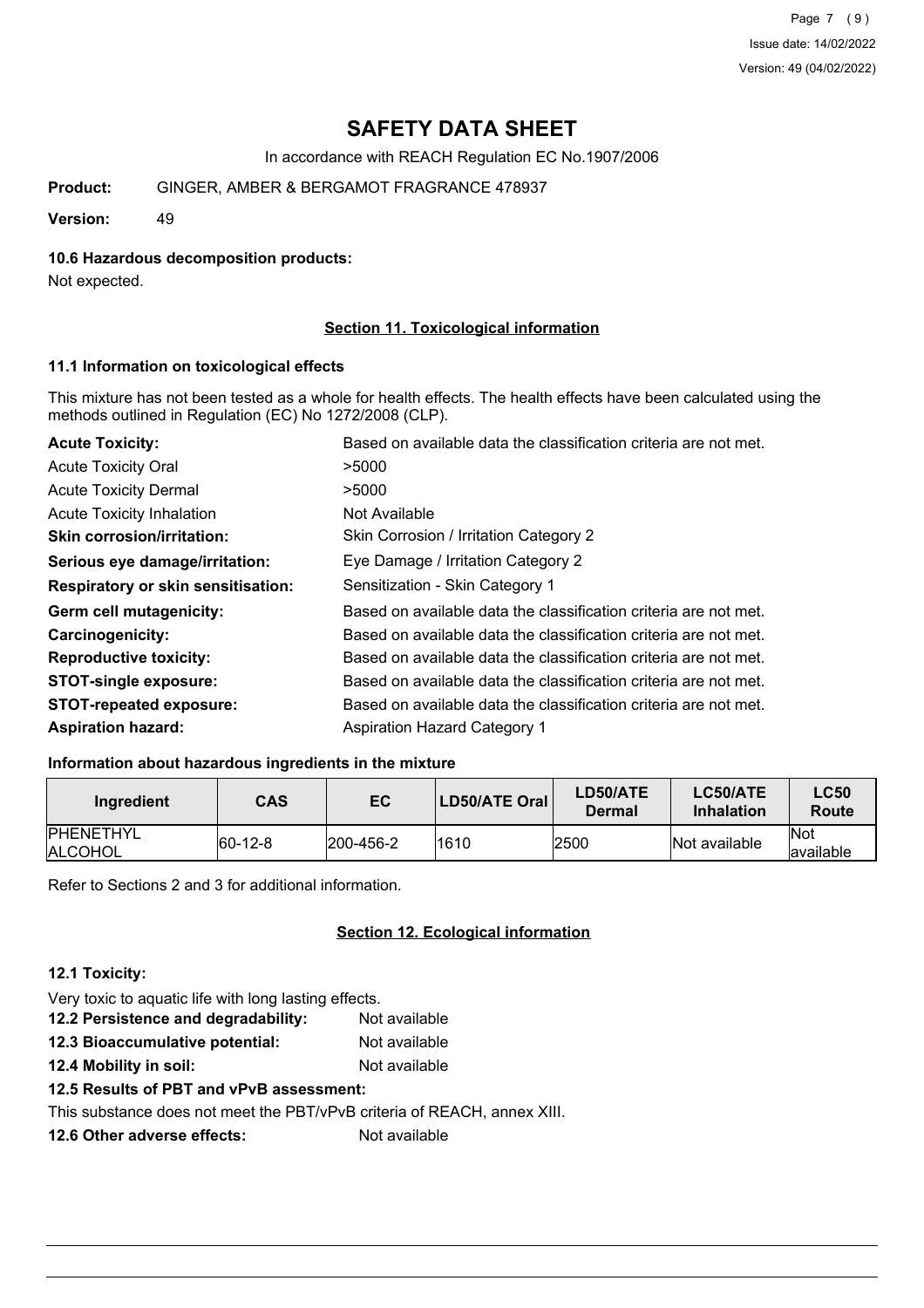Page 8 (9) Issue date: 14/02/2022 Version: 49 (04/02/2022)

# **SAFETY DATA SHEET**

In accordance with REACH Regulation EC No.1907/2006

**Product:** GINGER, AMBER & BERGAMOT FRAGRANCE 478937

**Version:** 49

### **Section 13. Disposal considerations**

#### **13.1 Waste treatment methods:**

Dispose of in accordance with local regulations. Avoid disposing into drainage systems and into the environment. Empty containers should be taken to an approved waste handling site for recycling or disposal.

## **Section 14. Transport information**

| 14.1 UN number:                                | UN3082                                                                                                                                                               |
|------------------------------------------------|----------------------------------------------------------------------------------------------------------------------------------------------------------------------|
| 14.2 UN Proper Shipping Name:                  | ENVIRONMENTALLY HAZARDOUS SUBSTANCE, LIQUID, N.O.S.<br>(TETRAMETHYL ACETYLOCTAHYDRONAPHTHALENES, 1,3,4,6,7,8-<br>HEXAHYDRO-4,6,6,7,8,8-HEXAMETHYLINDENO[5,6-C]PYRAN) |
| 14.3 Transport hazard class(es):               | 9                                                                                                                                                                    |
| <b>Sub Risk:</b>                               |                                                                                                                                                                      |
| 14.4. Packing Group:                           | Ш                                                                                                                                                                    |
| <b>14.5 Environmental hazards:</b>             | This is an environmentally hazardous substance.                                                                                                                      |
| 14.6 Special precautions for user:             | None additional                                                                                                                                                      |
|                                                | 14.7 Transport in bulk according to Annex II of MARPOL73/78 and the IBC Code:                                                                                        |
| <b>Allent</b> constituted to the local control |                                                                                                                                                                      |

Not applicable

### **Section 15. Regulatory information**

### **15.1 Safety, health and environmental regulations/legislation specific for the substance or mixture** None additional

## **15.2 Chemical Safety Assessment**

A Chemical Safety Assessment has not been carried out for this product.

## **Section 16. Other information**

| <b>Concentration % Limits:</b>  | EH C1=64.76% EH C2=6.36% EH C3=0.63558245% EH C4=54.46% SCL<br>2=30.96% EDI 2=50.09% SS 1=3.82% AH 1=82.92% EDI 2A=50.09% |
|---------------------------------|---------------------------------------------------------------------------------------------------------------------------|
| <b>Total Fractional Values:</b> | EH C1=1.54 EH C2=15.73 EH C3=157.34 EH C4=1.84 SCI 2=3.23 EDI<br>2=2.00 SS 1=26.20 AH 1=1.21 EDI 2A=2.00                  |

**Key to revisions:**

Information about hazardous ingredients in the mixture Workplace exposure limits

### **Key to abbreviations:**

| Abbreviation      | Meaning                                                            |
|-------------------|--------------------------------------------------------------------|
| IAH <sub>1</sub>  | Aspiration Hazard Category 1                                       |
| ATO 4             | Acute Toxicity - Oral Category 4                                   |
| EDI <sub>2</sub>  | Eye Damage / Irritation Category 2                                 |
| <b>EHA1</b>       | Hazardous to the Aquatic Environment - Acute Hazard Category 1     |
| IEH <sub>C1</sub> | Hazardous to the Aquatic Environment - Long-term Hazard Category 1 |